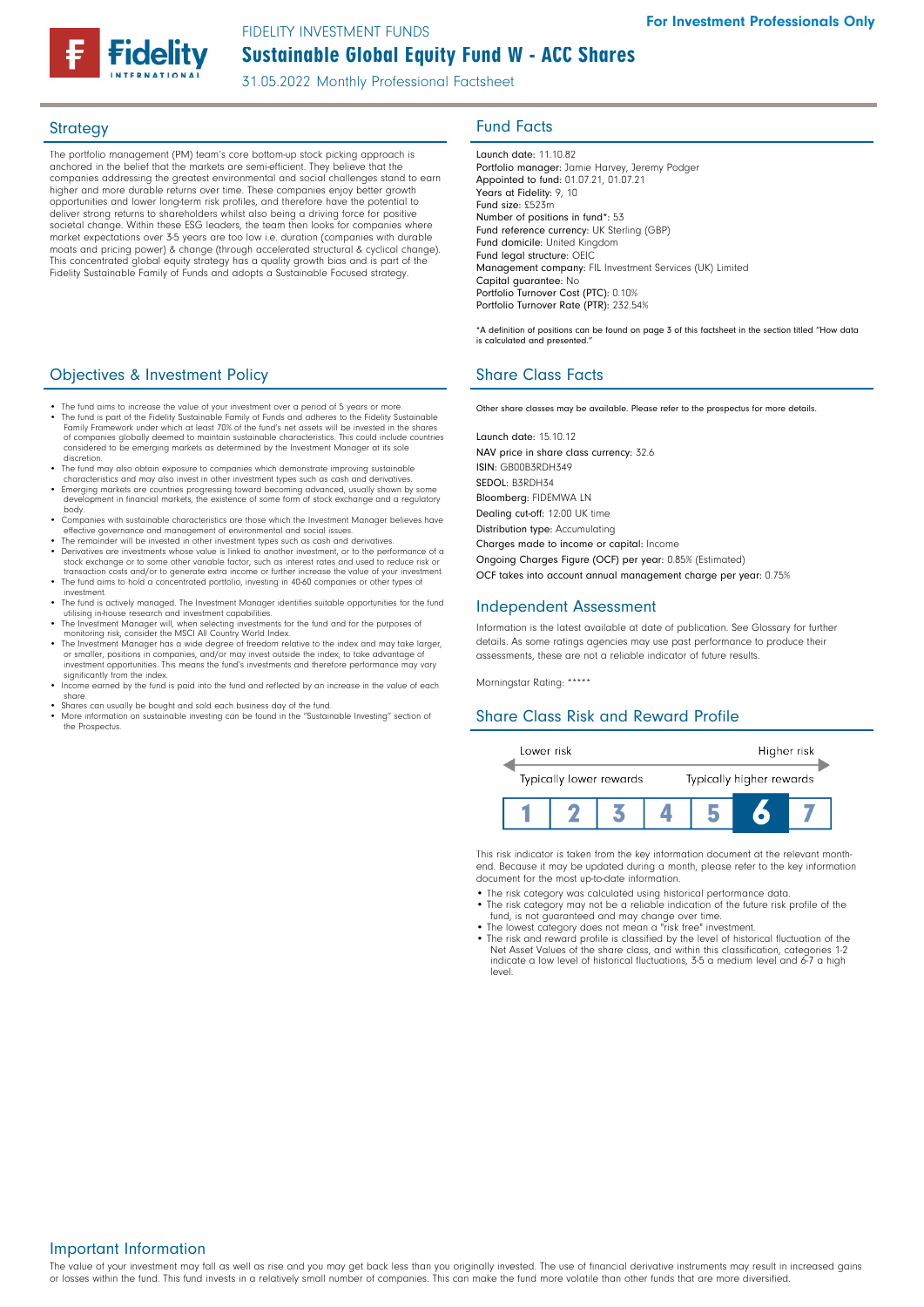

Past performance is not a reliable indicator of future results. The fund's returns can be affected by fluctuations in currency exchange rates.

# Performance Comparator(s)

| Peer Group Universe        | Morningstar IA Global |
|----------------------------|-----------------------|
| Market index from 24.01.22 | MSCI ACWI Index (Net) |

Morningstar IA Global

Market index is for comparative purposes only unless specifically referenced in the Objectives & Investment Policy on page 1. The same index is used in the positioning tables on this factsheet. Where the effective date for the current market index is after the share class launch date, full history is available from Fidelity.

## Cumulative performance in GBP (rebased to 100)



Performance is shown for the last five years (or since launch for funds launched within that period).

#### Performance for calendar years in GBP (%)





### Volatility & Risk (3 years)

| Annualised Volatility: fund (%) | 17.10 | <b>Annualised Alpha</b>       | 2.76 |
|---------------------------------|-------|-------------------------------|------|
| <b>Relative Volatility</b>      | 1.05  | Beta                          | 0.89 |
| Sharpe Ratio: fund              | 0.65  | Annualised Tracking Error (%) | 9.08 |
| Sharpe Ratio: index             | 0.58  | Information Ratio             | 0.18 |
|                                 |       | R <sup>2</sup>                | 0.73 |

Calculated using month-end data points. Definitions of these terms can be found in the Glossary section of this factsheet.

### Performance to 31.05.22 in GBP (%)

|                                    |                          |        |            |        |          |          | Since     |
|------------------------------------|--------------------------|--------|------------|--------|----------|----------|-----------|
|                                    | 1 <sub>m</sub>           | 3m     | <b>YTD</b> | 1yr    | 3yr      | 5yr      | 15.10.12* |
| Fund cumulative growth             | $-0.4$                   | 3.3    | $-9.5$     | $-7.3$ | 38.0     | 61.3     | 226.0     |
| Index cumulative growth            | $-0.3$                   | 0.2    | $-7.6$     | 0.7    | 32.0     | 44.1     | 175.7     |
| Fund annualised growth             | $\overline{\phantom{a}}$ | $\sim$ | $\sim$     | $-7.3$ | 11.3     | 10.0     | 13.1      |
| Index annualised growth            | $\overline{\phantom{a}}$ | $\sim$ | $\sim$     | 0.7    | 9.7      | 7.6      | 11.1      |
| Ranking within Peer Group Universe |                          |        |            |        |          |          |           |
| <b>W</b> Accumulation Shares       | 111                      | 48     | 186        | 291    | 115      | 73       |           |
| Total number of funds              | 388                      | 387    | 385        | 368    | 318      | 272      |           |
| Quartile ranking**                 | $\sim$                   |        | $\sim$     | 4      | $\Omega$ | $\Omega$ |           |

The performance figures above include performance prior to the repurpose of the fund on 24 January 2022 from the legacy Fidelity Investment Funds - Global Focus Fund. Before this date the performance was achieved in circumstances that no longer apply. Source of fund performance and volatility and risk measures is Fidelity. Performance is excluding initial<br>charge. Basis: bid-bid with income reinvest \*Performance commencement date.

\*\*Quartile rank is for the fund's primary share class as identified by Morningstar, which may be different than the share class detailed in this factsheet and refers to performance over<br>time rated on a scale of 1-4. A rank not be the same class of this factsheet. Quartile ranking is an internal Fidelity International calculation. Ranking may vary by share class.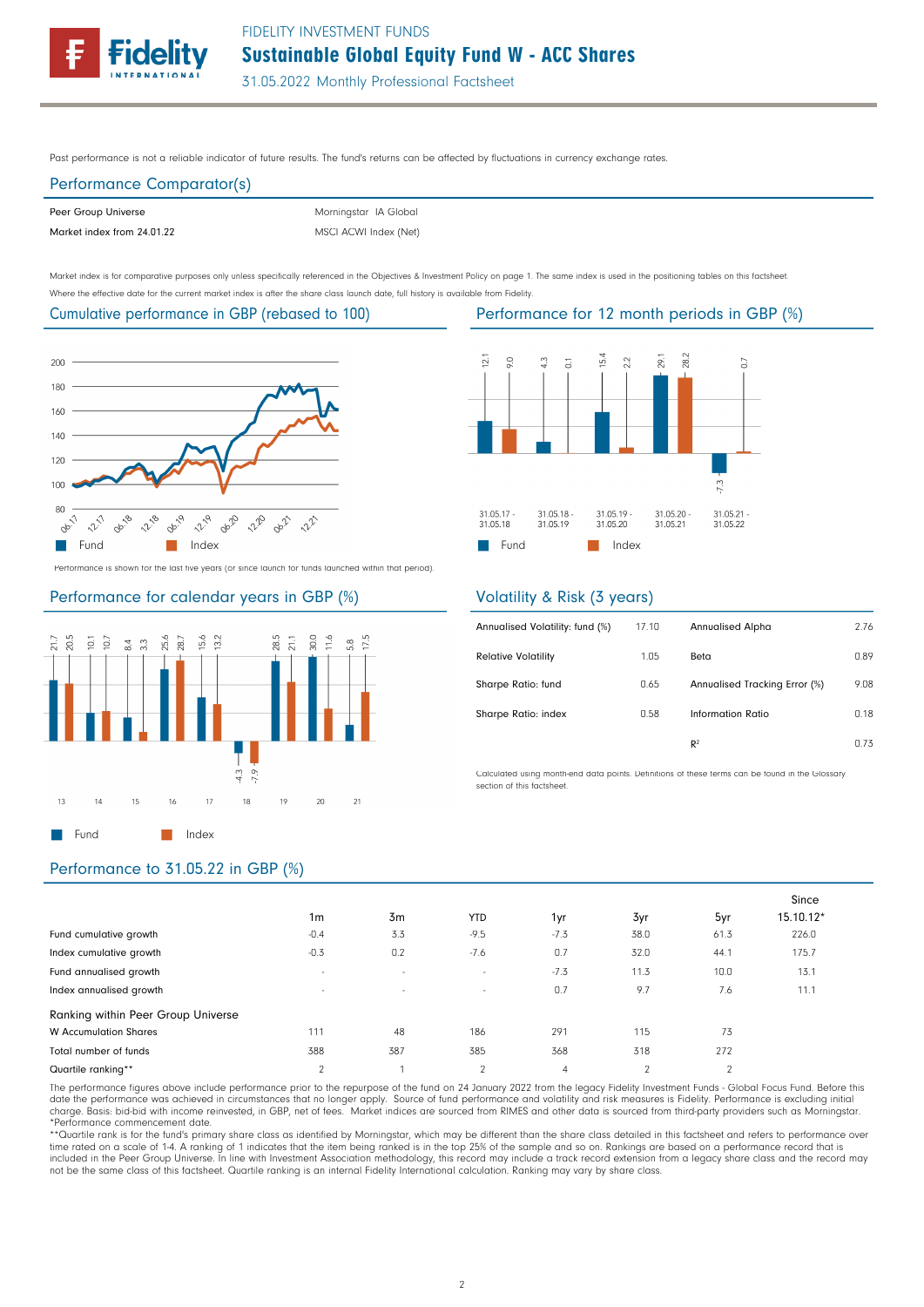

This factsheet contains information about the composition of the fund at a particular point in time. It aims to help you understand how the fund manager is positioned to achieve the fund's objectives.

The Equity Exposure table below provides an overall view of the fund. This represents - in percentage terms - how much of the fund is invested in the market. The higher the figure, the more the fund will take part in any market rises (or falls).

The definitions section provides a more comprehensive explanation of the individual elements in the table.

The exposure and positioning tables on page 4 break the fund down into a number of different views, each providing a different perspective on the fund's investments.

### Introduction **Introduction How data is calculated and presented**

Portfolio composition data has been calculated and presented according to several general principles, which are listed below.

- **Aggregation:** all investments, including derivatives, linked to a particular issuing company have been combined to form a total percentage holding for each company. The aggregate holding is referred to in this factsheet as a position. Where a company is listed in two separate countries, each listing may be classified as a separate issuing company. Exchange Traded Funds (ETFs) and derivatives on ETFs are treated as individual securities – ie not aggregated.

**Categorisation:** for investments that have underlying securities we use the attributes of the underlying issuing company or common share to determine the appropriate sector, market capitalisation band and geographic area.

- **Derivatives:** all derivatives are included on an exposure basis and, where necessary, are delta-adjusted. Delta-adjusting expresses derivatives in terms of the equivalent number of shares that would be needed to generate the same return.

"Basket" securities: securities that represent a number of company shares - like index futures or options - are allocated to categories (such as sector) whenever possible. Otherwise they are included in the "Other Index / Unclassified" category.

### Equity Exposure (% TNA)

| Equity          | Exposure<br>$(%$ (% TNA)<br>98.1 |
|-----------------|----------------------------------|
| Other           | 0.0                              |
| Uninvested Cash | 1.9                              |

#### Definition of terms:

Equity: the percentage of the fund that is currently invested in the equity market.

Other: the value of any non-equity investments (excluding cash funds) expressed as a percentage of fund TNA.

Uninvested cash: this is 100% minus the fund's Equity exposure and minus Other. This leaves any residual cash exposure that is not invested in shares or via derivatives. % TNA: Data is presented as a percentage of TNA, which stands for Total Net Assets (the value of all the fund's assets after the deduction of any liabilities).

#### Active Money

Active Money

89.3%

This is the sum of the fund's overweight positions (including effective cash) when compared to the market index.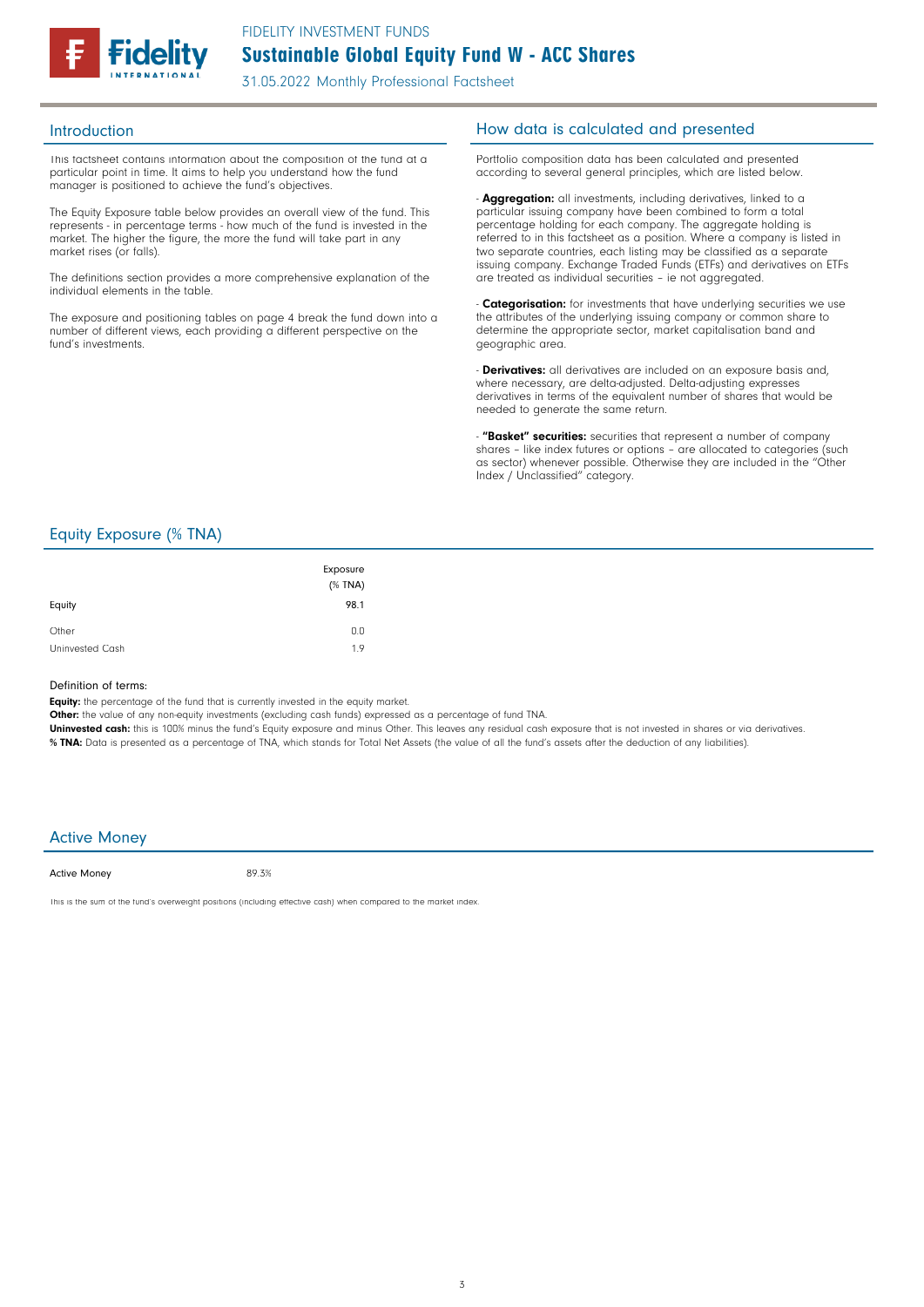

# Sustainable Global Equity Fund W - ACC Shares FIDELITY INVESTMENT FUNDS

31.05.2022 Monthly Professional Factsheet

| <b>GICS Sector</b>            | Fund | Index | Relative | GBP              |
|-------------------------------|------|-------|----------|------------------|
|                               |      |       |          |                  |
| Information Technology        | 29.4 | 21.3  | 8.0      | >10 <sub>k</sub> |
| <b>Health Care</b>            | 16.4 | 12.3  | 4.1      | $5 - 10$         |
| Industrials                   | 15.1 | 9.4   | 5.8      | $1-5b$           |
| Financials                    | 13.1 | 14.8  | $-1.7$   | $0-1b$           |
| <b>Utilities</b>              | 9.5  | 3.1   | 6.4      | Tota             |
| <b>Consumer Discretionary</b> | 5.1  | 11.0  | $-5.9$   | Inde             |
| <b>Materials</b>              | 3.0  | 5.1   | $-2.1$   | Tota             |
| <b>Consumer Staples</b>       | 2.7  | 7.3   | $-4.6$   |                  |
| <b>Communication Services</b> | 2.6  | 7.8   | $-5.3$   |                  |
| Real Estate                   | 1.3  | 2.8   | $-1.5$   |                  |
| Energy                        | 0.0  | 5.2   | $-5.2$   |                  |
| <b>Total Sector Exposure</b>  | 98.1 | 100.0 |          |                  |
| Other Index / Unclassified    | 0.0  | 0.0   |          |                  |
| <b>Total Equity Exposure</b>  | 98.1 | 100.0 |          |                  |
|                               |      |       |          |                  |

Fund

98.1 0.0 98.1

## Sector/Industry Exposure (% TNA) Market Capitalisation Exposure (% TNA)

| Fund | Index | Relative |
|------|-------|----------|
| 80.9 | 90.3  | $-9.5$   |
| 8.4  | 6.5   | 2.0      |
| 6.9  | 2.7   | 4.3      |
| 0.0  | 0.0   | 0.0      |
| 96.2 | 99.5  |          |
| 1.9  | 0.5   |          |
| 98.1 | 100.0 |          |
|      |       |          |

### Geographic Exposure (% TNA) Regional Exposure (% TNA)

| und  | Index | Relative |                                | Fund | Index | Relat  |
|------|-------|----------|--------------------------------|------|-------|--------|
| 56.7 | 60.6  | $-3.8$   | North America                  | 56.7 | 63.8  | $-7.1$ |
| 8.5  | 2.8   | 5.6      | Europe (ex-UK)                 | 23.6 | 12.1  | 11.5   |
| 4.4  | 5.5   | $-1.1$   | <b>Emerging Markets</b>        | 8.3  | 11.5  | $-3.2$ |
| 4.0  | 1.8   | 2.2      | Japan                          | 4.4  | 5.5   | $-1.1$ |
| 3.4  | 2.0   | 1.4      | UK                             | 2.9  | 3.9   | $-1.1$ |
| 2.9  | 3.9   | $-1.1$   | Asia Pacific (ex-Japan)        | 2.2  | 3.1   | $-0.9$ |
| 2.4  | 0.2   | 2.3      |                                |      |       |        |
| 2.2  | 1.5   | 0.8      |                                |      |       |        |
| 2.2  | 0.7   | 1.4      |                                |      |       |        |
| 2.1  | 1.0   | 1.1      |                                |      |       |        |
| 9.1  | 19.9  | $-10.8$  | <b>Total Regional Exposure</b> | 98.1 | 100.0 |        |
| 98.1 | 100.0 |          | Other Index / Unclassified     | 0.0  | 0.0   |        |
| 0.0  | 0.0   |          | <b>Total Equity Exposure</b>   | 98.1 | 100.0 |        |
| 981  | 1በበ በ |          |                                |      |       |        |

USA USA USA USA Ireland United Kingdom USA USA Taiwan USA

Geographic Location

## Top Positions (% TNA)

Total Geographic Exposure Other Index / Unclassified Total Equity Exposure

USA France Japan Taiwan Germany United Kingdom Ireland India Hong Kong Netherlands

Others

| <b>GICS Sector</b>                                                    |
|-----------------------------------------------------------------------|
| Information Technology                                                |
| <b>Communication Services</b>                                         |
| Financials                                                            |
| Health Care                                                           |
| Health Care                                                           |
| Utilities                                                             |
| Information Technology                                                |
| Health Care                                                           |
| TAIWAN SEMICONDUCTOR MFG CO LTD Information Technology<br>Industrials |
|                                                                       |

|                            | Fund | Index | Relative |
|----------------------------|------|-------|----------|
| GALLAGHER (ARTHUR J.) & CO | 2.5  | 0.1   | 2.5      |
| ICON PLC                   | 7.4  | 0.0   | 7.4      |
| SSE PLC                    | 2.3  | 0.0   | 2.3      |
| <b>QUANTA SVCS INC.</b>    | 2.2  | 0.0   | 2.2      |
| <b>HDFC BANK LTD</b>       | 2.2  | 0.0   | 2.2      |
| GRAINGER (W.W.) INC        | 2.2  | 0.0   | 2.2      |
| DANAHER CORP               | 7.4  | 0.3   | 2.1      |
| DEUTSCHE BOERSF AG         | 2.2  | 0.1   | 2.1      |
| CIGNA CORP                 | 2.3  | 0.1   | 21       |
| COOPER COMPANIES INC.      | 2.1  | 0.0   | 2.1      |

### Positions Concentration (% TNA)

|        | Fund | Index |
|--------|------|-------|
| Top 10 | 25.2 | 16.1  |
| Top 20 | 46.6 | 22.0  |
| Top 50 | 96.6 | 32.8  |

Definition of terms:<br>
Top Positions: these din the positioning tables on this page is the index defined in the Performance Comparator(s) section on page 2 of this factsheet.<br>
ITOP Positions: those companies in which the la

# Top Overweight Positions (% TNA) Top Underweight Positions (% TNA)

|                                | Fund | Index | Relative |
|--------------------------------|------|-------|----------|
| <b>APPLE INC.</b>              | 0.0  | 4.0   | $-4.0$   |
| <b>TESLA INC</b>               | 0.0  | 11    | $-1.1$   |
| JOHNSON & JOHNSON              | 0.0  | 0.8   | $-0.8$   |
| UNITEDHEALTH GROUP INC.        | 0.0  | 0.8   | $-0.8$   |
| NVIDIA CORP                    | 0.0  | 0.8   | $-0.8$   |
| <b>MFTA PLATFORMS INC.</b>     | 0.0  | 0.8   | $-0.8$   |
| BERKSHIRE HATHAWAY INC DEL     | 0.0  | 0.7   | $-0.7$   |
| <b>FXXON MOBIL CORP</b>        | 0.0  | 0.7   | $-0.7$   |
| <b>JPMORGAN CHASE &amp; CO</b> | 0.0  | 0.6   | $-0.6$   |
| PROCTER & GAMBLE CO            | n n  | 0.6   | -0.6     |

3.2 2.2 0.1 0.3 0.0 0.0 0.5 0.1 0.8  $0.0$ 

3.9 2.6 2.5 2.4 2.4  $2.3$ 2.3 2.3 2.3 2.2

Fund Index Relative

0.7 0.4 2.5 2.1 2.4  $2.3$ 1.8 2.1 1.5  $2.2$ 

Relative

11.5 -3.2 -1.1 -1.1 -0.9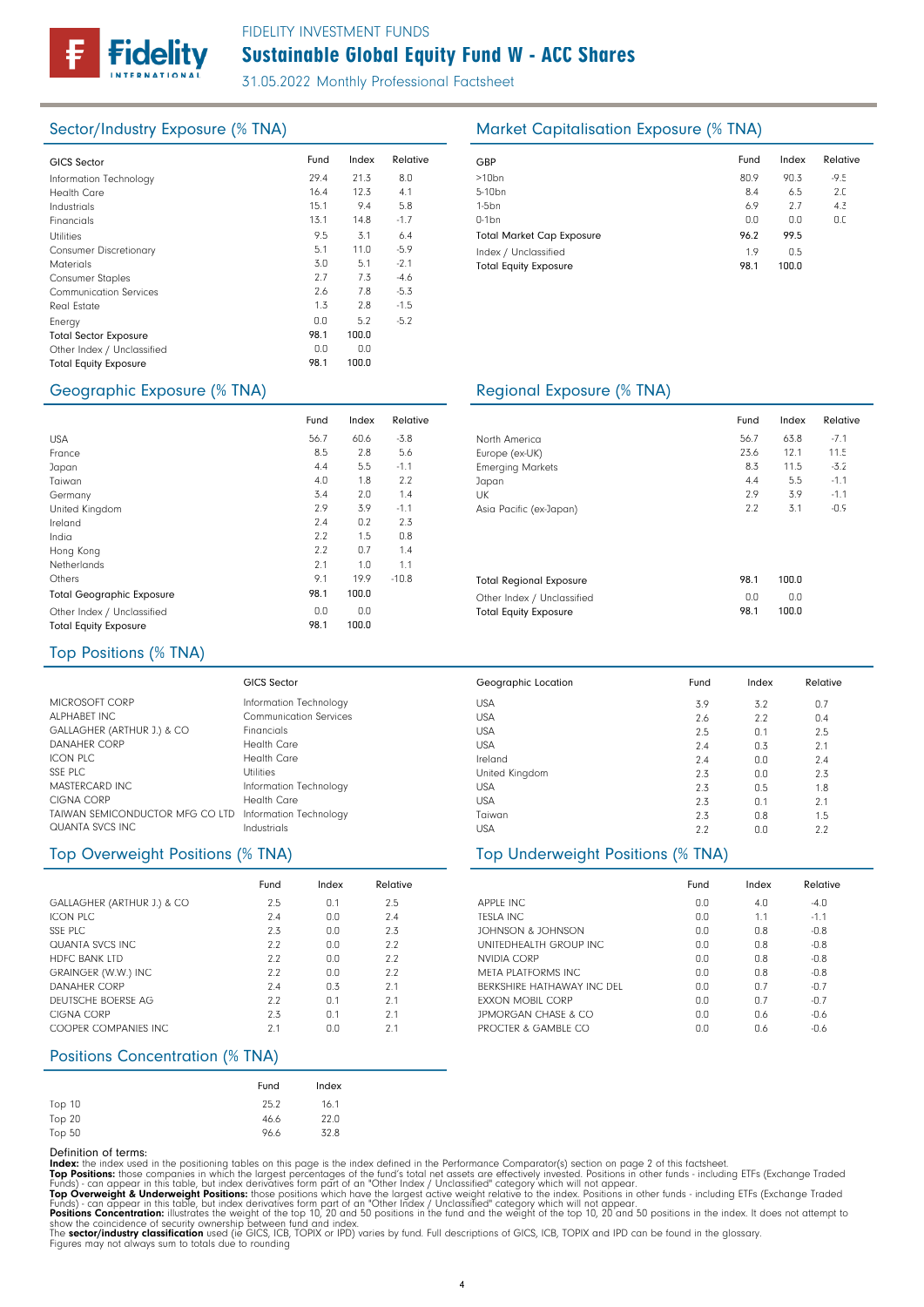

**Attribution** 

Performance attribution is produced in the currency shown below. For funds with multiple share classes, the attribution return reflects the aggregate performance across all the share classes. It may therefore deviate from the published return for a particular share class. When using the analysis for hedged share classes, please consider that the attribution is shown before the impact of hedging.

The contributions shown in the tables are before the impact of charges. If charges are applied, their effect is captured in the "Other" category in the tables and will also be reflected in the fund return.

All investments, including derivatives, linked to a particular issuing company have been combined to form a total percentage for each issuing company.

The sector/industry and geographic contribution tables (where relevant) display a maximum of eleven individual entries. Where applicable, only top five and bottom five are listed, with the remaining contribution shown in the "Other Sectors" or "Others" category.

| Currency of attribution       | UK Sterling (GBP) |
|-------------------------------|-------------------|
| One month relative return (%) | -0.18             |

### Position Contribution (%) 2 and 2 and 2 and 2 and 2 and 2 and 2 and 2 and 2 and 2 and 2 and 2 and 2 and 2 and 2 and 2 and 2 and 2 and 2 and 2 and 2 and 2 and 2 and 2 and 2 and 2 and 2 and 2 and 2 and 2 and 2 and 2 and 2 an

| <b>TOP CONTRIBUTORS</b>          | Average<br>Relative<br>Weight | Relative<br>Performance<br>Contribution | TOP DETRACTORS               | Average<br>Relative<br>Weight | Relative<br>Performance<br>Contribution |
|----------------------------------|-------------------------------|-----------------------------------------|------------------------------|-------------------------------|-----------------------------------------|
| ANTIN INFRASTRUCTURE PARTNERS SA | 1.7                           | 0.34                                    | COGNEX CORP                  | 1.4                           | $-0.47$                                 |
| APPLE INC                        | $-4.1$                        | 0.23                                    | AMAZON.COM INC               | $-0.1$                        | $-0.33$                                 |
| CIGNA CORP                       | 2.2                           | 0.17                                    | <b>FVERCOMMERCE INC.</b>     | 0.7                           | $-0.30$                                 |
| <b>TOPBUILD CORP</b>             | 2.0                           | 0.16                                    | GALLAGHER (ARTHUR J.) & CO   | 2.5                           | $-0.17$                                 |
| TFSLA INC                        | $-1.1$                        | 0.15                                    | NORFOLK SOUTHERN CORP        | 1.8                           | $-0.14$                                 |
| SOLAREDGE TECHNOLOGIES INC.      | 1.3                           | 0.15                                    | MICROSOFT CORP               | 0.8                           | $-0.13$                                 |
| <b>TDK CORP</b>                  | 1.5                           | 0.15                                    | SSE PLC                      | 2.4                           | $-0.13$                                 |
| AUTODESK INC                     | 1.6                           | 0.14                                    | <b>EPIROC AB</b>             | 1.8                           | $-0.12$                                 |
| DARLING INGREDIENTS INC          | 2.0                           | 0.14                                    | BANK RAKYAT INDONESIA TBK PT | 2.0                           | $-0.12$                                 |
| SARTORIUS STEDIM BIOTECH         | 1.4                           | 0.14                                    | CAPGFMINI SA                 | . .8                          | $-0.11$                                 |

Positions in other funds - including ETFs (Exchange Traded Funds) - can appear in this table, but index derivatives form part of an "Index / Unclassified" category which will appear in the table(s) below when relevant.

| Sector/Industry Contribution (%)        |                               |                       |                                  | 1 month                                 | Geographic Contribution (%) |                               |                       |                         | 1 month                           |
|-----------------------------------------|-------------------------------|-----------------------|----------------------------------|-----------------------------------------|-----------------------------|-------------------------------|-----------------------|-------------------------|-----------------------------------|
| <b>CONTRIBUTIONS TO RELATIVE RETURN</b> |                               |                       |                                  | <b>CONTRIBUTIONS TO RELATIVE RETURN</b> |                             |                               |                       |                         |                                   |
| GICS Sector                             | Average<br>Relative<br>Weight | Security<br>Selection | Sector/<br>Industry<br>Selection | Total<br>Relative<br>Contributi<br>on   |                             | Average<br>Relative<br>Weight | Security<br>Selection | Geographic<br>Selection | Total<br>Relative<br>Contribution |
| <b>Health Care</b>                      | 3.5                           | 0.47                  | $-0.05$                          | 0.42                                    | France                      | 5.2                           | 0.15                  | 0.11                    | 0.26                              |
| <b>Consumer Staples</b>                 | $-3.9$                        | 0.28                  | 0.12                             | 0.40                                    | India                       | 0.6                           | 0.25                  | $-0.03$                 | 0.22                              |
| <b>Consumer Discretionary</b>           | $-5.8$                        | $-0.24$               | 0.44                             | 0.20                                    | Japan                       | $-1.1$                        | 0.22                  | $-0.01$                 | 0.21                              |
| Real Estate                             | $-1.5$                        | $-0.05$               | 0.09                             | 0.05                                    | Hong Kong                   | 1.4                           | 0.06                  | 0.04                    | 0.10                              |
| Information Technology                  | 6.6                           | $-0.29$               | 0.26                             | $-0.02$                                 | Taiwan                      | 2.2                           | 0.00                  | 0.08                    | 0.08                              |
| Financials                              | $-1.9$                        | 0.01                  | $-0.03$                          | $-0.02$                                 | Indonesia                   | 1.8                           | $-0.05$               | $-0.07$                 | $-0.11$                           |
| <b>Utilities</b>                        | 6.6                           | $-0.17$               | 0.10                             | $-0.07$                                 | Sweden                      | 1.0                           | $-0.11$               | $-0.01$                 | $-0.12$                           |
| <b>Materials</b>                        | $-2.0$                        | $-0.14$               | 0.05                             | $-0.10$                                 | Germany                     | 1.5                           | $-0.22$               | 0.06                    | $-0.16$                           |
| <b>Communication Services</b>           | $-5.2$                        | $-0.05$               | $-0.12$                          | $-0.17$                                 | United Kingdom              | $-0.9$                        | $-0.18$               | 0.00                    | $-0.19$                           |
| Industrials                             | 5.8                           | $-0.02$               | $-0.24$                          | $-0.27$                                 | <b>United States</b>        | $-4.3$                        | $-0.64$               | 0.05                    | $-0.59$                           |
| Energy                                  | $-5.0$                        | 0.00                  | $-0.55$                          | $-0.55$                                 | Others                      | $-10.2$                       | 0.16                  | $-0.01$                 | 0.16                              |
|                                         |                               |                       |                                  |                                         | <b>Total Primary Assets</b> | $-2.8$                        | $-0.34$               | 0.21                    | $-0.13$                           |
| <b>Total Primary Assets</b>             | $-2.8$                        | $-0.20$               | 0.07                             | $-0.13$                                 | Other*                      | 2.8                           |                       |                         | $-0.05$                           |
| Other*                                  | 2.8                           |                       |                                  | $-0.05$                                 | <b>TOTAL</b>                | 0.0                           |                       |                         | $-0.18$                           |
| <b>TOTAL</b>                            | 0.0                           |                       |                                  | $-0.18$                                 |                             |                               |                       |                         |                                   |

\*Other includes portfolio components not already listed such as cash, expenses and other miscellaneous items.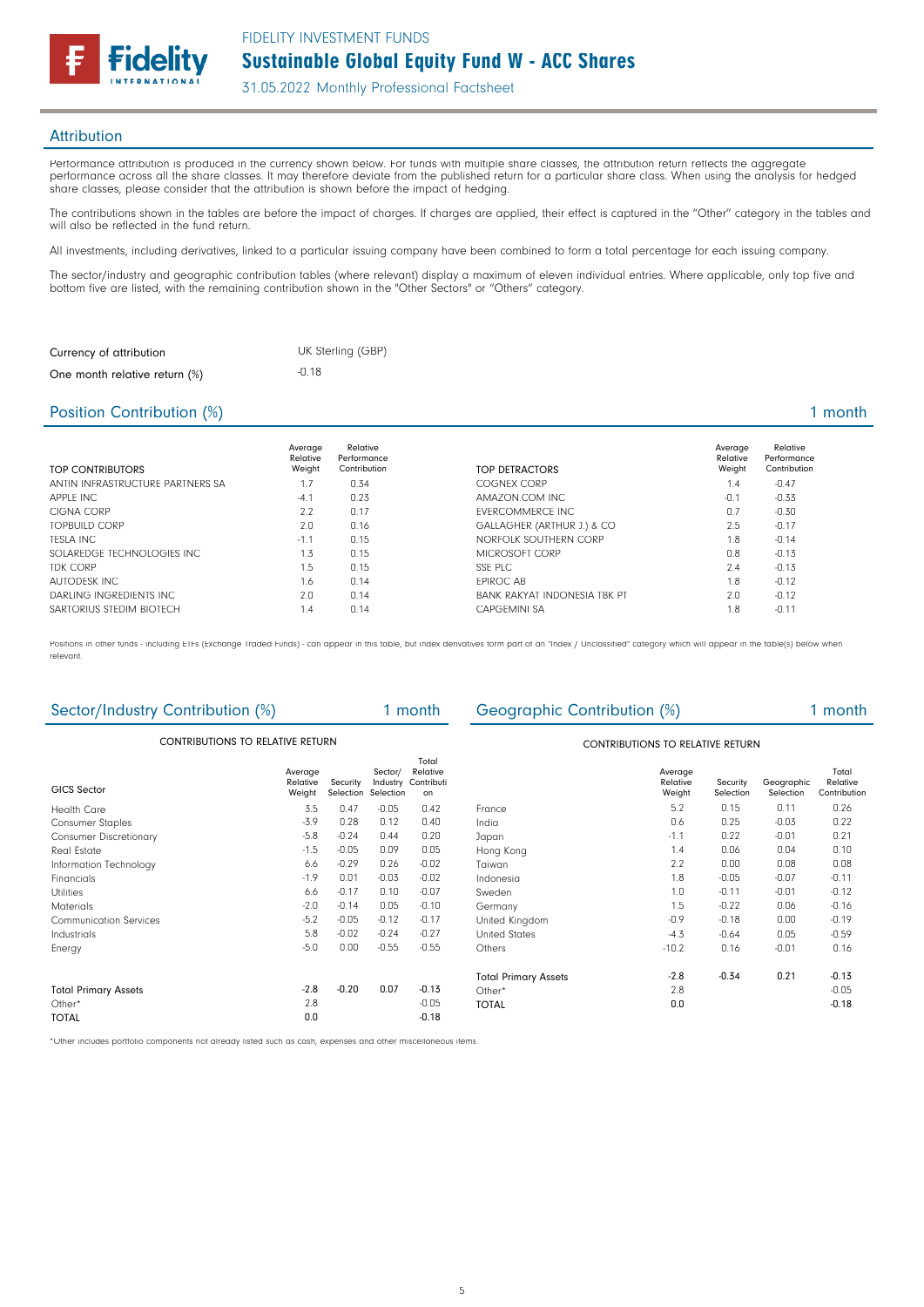

### ESG Metrics

The factsheet is a snapshot of the portfolio at the date indicated above. ESG ratings distribution may vary over time. Representation of this data is for informational purposes only. If<br>the SFDR classification is shown as website at www.fidelityinternational.com

## Sustainability Characteristics (31.05.2022)

|                                                       | Fund | Index |
|-------------------------------------------------------|------|-------|
| MSCI ESG Fund Rating (AAA-CCC)                        | AA   | N/A   |
| Weighted Average Carbon Intensity (tCo2e/\$M Revenue) | 93.3 | 180   |
| Carbon Footprint (tCO2/\$M Invested)                  | 49.3 | 88.8  |
| <b>SEDR</b> Classification                            | N/A  | N/A   |

MSCI Ratings Distribution % (31.05.2022)



\*N/A will be displayed if there is no ESG data available for the fund/index or if the coverage of underlying securities is under 50%. \*NR - Not rated

#### Glossary

MSCI ESG Fund Rating: This shows the funds ESG rating based on the Quality Scores given to the fund by MSCI. This ranges from AAA, AA (Leader), A, BBB, BB (Average) to B, CCC

(Laggard).<br>**Weighted Average Carbon Intensity**: is calculated as the sum of each portfolio weight multiplied by the Co2e per \$M of Revenue of each holding. This metric provides a snapshot o

the fund's exposure to carbon-intensive companies and includes scope 1 and scope 2 carbon emissions.<br>**Carbon Footprint**: Provides a normalized snapshot of the funds contribution to carbon emissions.<br>**SFDR Classification:** and are products with ESG objectives. Article 8 funds focus on promoting ESG characteristics and this must be a primary focus of the product. Article 6 funds integrate sustainability<br>risks into investment analysis and deci

#### Disclaimer

ESG Rating Source: ©2022 MSCI ESG Research LLC. Reproduced by permission, no further distribution. MSCI ESG Research LLC and its affiliates (the "ESG Parties"), obtain information<br>from sources they consider reliable, none

reported. SFDR Classification is assigned by Fidelity in line with the EU Sustainable Financial Disclosure Regulation.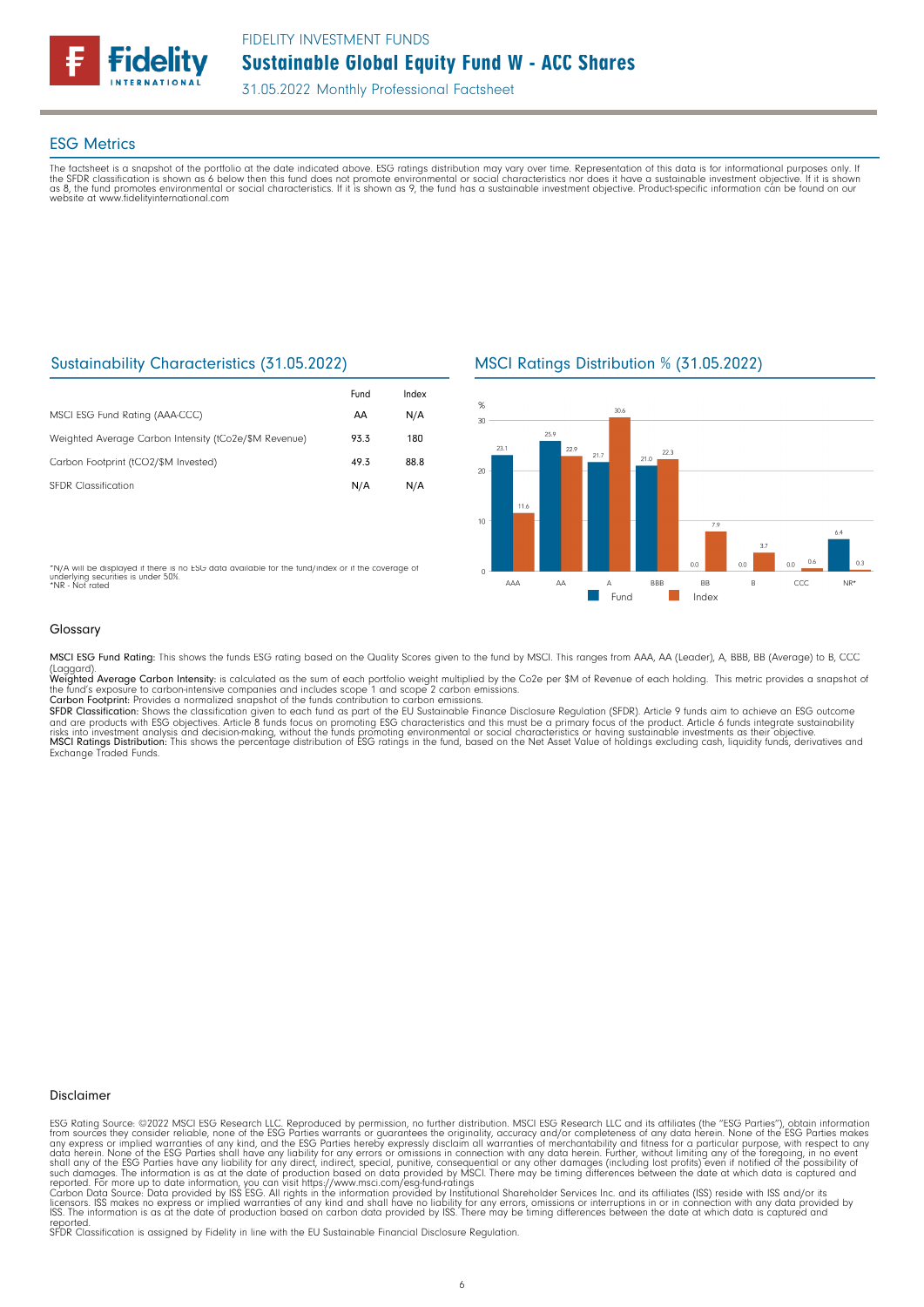#### Glossary / additional notes

#### Volatility & Risk

**Annualised volatility:** a measure of how variable returns for a fund or comparative market index have been around their historical average (also known as "standard deviation"). Two funds may<br>produce the same return over a calculation is the standard deviation of 36 monthly returns presented as an annualised number. Volatility for funds and indices are calculated independently of each other

**Relative volatility:** a ratio calculated by comparing the annualised volatility of a fund to the annualised volatility of a comparative market index. A value greater than 1 indicates the fund has been<br>more volatile than t measure of 0.8 would mean the fund has been 20% less volatile than the index.

**Sharpe ratio:** a measure of a fund's risk-adjusted performance, taking into account the return on a risk-free investment. The ratio allows an investor to assess whether the fund is generating adequate the tund is generati

Annualised alpha: the difference between a fund's expected return (based on its beta) and the fund's actual return. A fund with a positive alpha has delivered more return than would be expected given its beta

**Beta:** a measure of a fund's sensitivity to market movements (as represented by a market index). The beta of the market is 1.00 by definition. A beta of 1.10 shows that the fund could be expected to<br>perform 10% better tha perform 15% worse than the market return during up markets and 15% better during down markets.

**Annualised tracking error:** a measure showing how closely a tund tollows the index to which it is being compared. It is the standard deviation of the fund's excess returns. The higher the fund's<br>tracking error, the higher

**Information ratio:** a measure ot a tund's eftectiveness in generating excess return for the level of risk taken. An information ratio of U.5 shows the fund has delivered an annualised excess return<br>equivalent to half the

Rº: a measure representing the degree to which a fund's return can be explained by the returns of a comparative market index. A value of 1 signifies the fund and index are perfectly correlated. A<br>measure of 0.5 means only correlation between fund and index).

**Ongoing charges** figure represents the charges taken from the fund over a year. It is calculated at the fund's financial year end and may vary from year to year. For classes of funds with fixed ongoing charges figure repr

For more information about charges (including details of the fund's financial year end), please consult the charges section in the most recent Prospectus.

**Historic yield**<br>The historic yield for a fund is based on its dividends declared over the preceding 12 months. It is calculated by summing the dividend rates declared in that period, divided by the price as at the date of publication. Declared dividends may not be confirmed and may be subject to change. Where 12 months of declared dividend data does not exist a historic yield will not be published.

#### Sector/industry classification

GICS: The Global Industry Classification Standard is a taxonomy mainly used across MSCI and S&P indices in which each company is assigned by its principal business activity to one of 11 sectors, 24 industry groups, 69 industries and 158 sub-industries. More information is available at http://www.msci.com/gics

**ICB:** The Industry Classitication Benchmark is a taxonomy mainly used across FTSE Russell indices in which each company is assigned by its principal business activity to one of 11 industries, 20<br>supersectors, 45 sectors a

TOPIX: Tokyo stock Price Index, commonly known as TOPIX, is a stock market index for the Tokyo Stock Exchange (TSE) in Japan, tracking all domestic companies of the exchange's First Section. It is calculated and published by the TSE.

**IPD** means the Investment Property Databank who are a provider of performance analysis and benchmarking services for investors in real estate. IPD UK Pooled Property Funds Index - All Balanced<br>Funds is a component of the

#### Independent Assessment

**Scope Fund Rating:** The rating measures how well a fund has balanced risk and reward relative to its peers. The rating is based solely on performance for funds with a five year track record. Funds<br>with a shorter history a and  $E = poor$ 

**Morningstar Star Rating for Funds:** The rating measures how well a tund has balanced risk and reward relative to its peers. Star ratings are strictly based on past performance and Morningstar<br>suggests investors use them t suggests investors use them to identify turids to 4 or 5 stars are displayed on the factsheet.

**Primary share class:** is identified by Morningstar when the analysis calls for only one share class per fund to be in the peer group. It is the share class Morningstar recommends as the best proxy for the best proxy for c for the fund will have its own primary share class.

Portfolio Turnover Rate (PTR) and Portfolio Turnover Cost (PTC), where shown: SRDII does not define a methodology for these values; ours is as follows: PTR = (purchases of securities + sales of<br>securities) minus (subscript minus implicit costs.